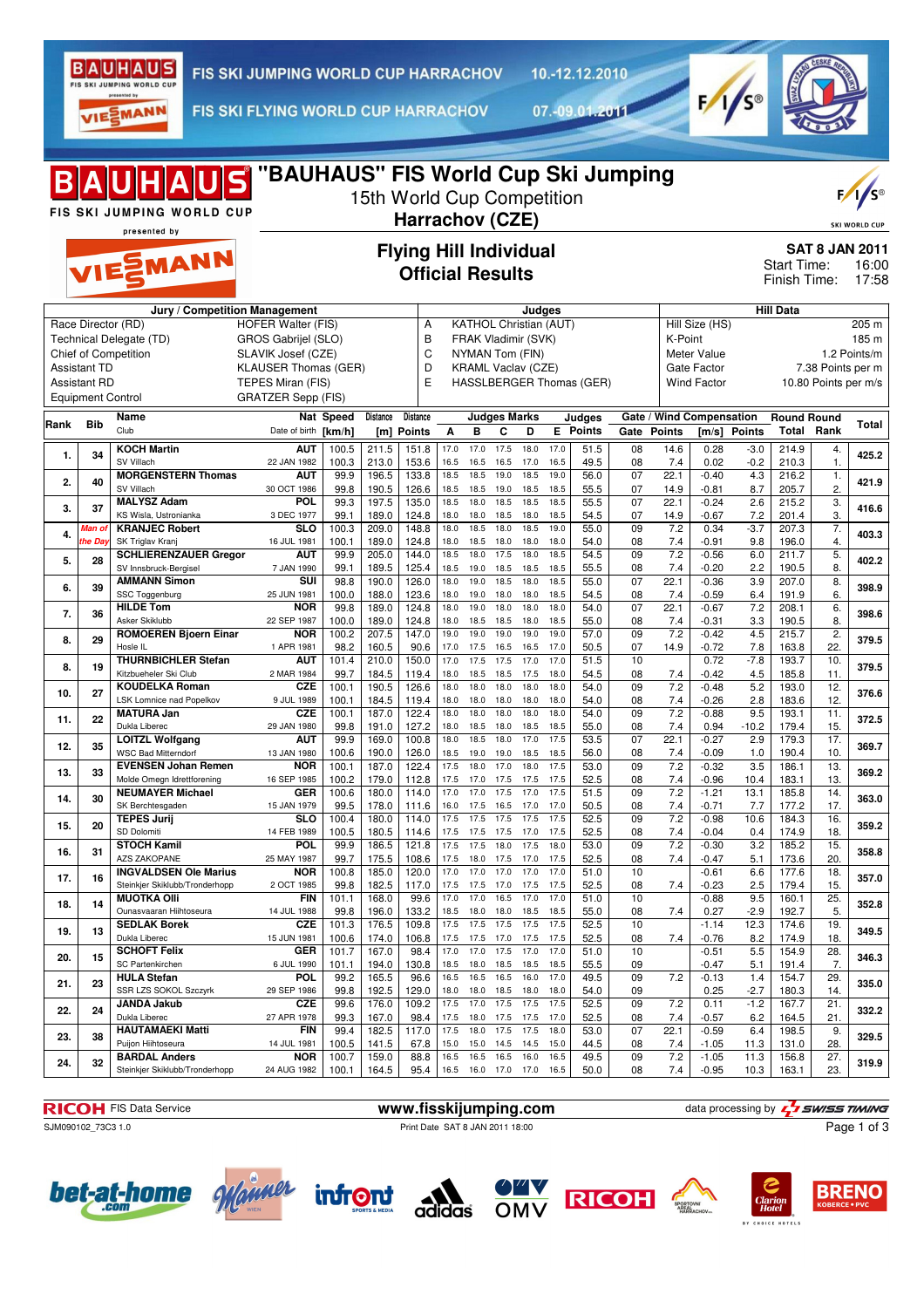

10.-12.12.2010

VIESMANN

FIS SKI FLYING WORLD CUP HARRACHOV

07.-09.01.2011



| "BAUHAUS" FIS World Cup Ski Jumping<br>JİS<br>15th World Cup Competition<br>FIS SKI JUMPING WORLD CUP<br>Harrachov (CZE)<br><b>SKI WORLD CUP</b><br>presented by |                                                              |                                                                                                                                                                                                                                                                                                                                                                             |                                                                                                                                                                                         |                                                                                                |                                                                                                                      |                                                                                           |                                                                              |                                                                                      |                                                                              |                                                                                                                                             |                                                                                                               |                                                                                                 |                                                                |                                                         |                                                                                                      |                                                                                                                  |                                                                                       |                                                                                                                                                               |
|------------------------------------------------------------------------------------------------------------------------------------------------------------------|--------------------------------------------------------------|-----------------------------------------------------------------------------------------------------------------------------------------------------------------------------------------------------------------------------------------------------------------------------------------------------------------------------------------------------------------------------|-----------------------------------------------------------------------------------------------------------------------------------------------------------------------------------------|------------------------------------------------------------------------------------------------|----------------------------------------------------------------------------------------------------------------------|-------------------------------------------------------------------------------------------|------------------------------------------------------------------------------|--------------------------------------------------------------------------------------|------------------------------------------------------------------------------|---------------------------------------------------------------------------------------------------------------------------------------------|---------------------------------------------------------------------------------------------------------------|-------------------------------------------------------------------------------------------------|----------------------------------------------------------------|---------------------------------------------------------|------------------------------------------------------------------------------------------------------|------------------------------------------------------------------------------------------------------------------|---------------------------------------------------------------------------------------|---------------------------------------------------------------------------------------------------------------------------------------------------------------|
|                                                                                                                                                                  |                                                              |                                                                                                                                                                                                                                                                                                                                                                             |                                                                                                                                                                                         |                                                                                                |                                                                                                                      |                                                                                           |                                                                              |                                                                                      |                                                                              |                                                                                                                                             |                                                                                                               |                                                                                                 |                                                                |                                                         |                                                                                                      |                                                                                                                  |                                                                                       | 16:00<br>17:58                                                                                                                                                |
|                                                                                                                                                                  | Name                                                         | Nat                                                                                                                                                                                                                                                                                                                                                                         | <b>Speed</b>                                                                                                                                                                            |                                                                                                | Distance                                                                                                             |                                                                                           |                                                                              |                                                                                      |                                                                              | Judges                                                                                                                                      |                                                                                                               |                                                                                                 |                                                                |                                                         |                                                                                                      | <b>Round Round</b>                                                                                               |                                                                                       |                                                                                                                                                               |
|                                                                                                                                                                  | Club                                                         | Date of birth                                                                                                                                                                                                                                                                                                                                                               |                                                                                                                                                                                         | [m]                                                                                            |                                                                                                                      | A                                                                                         | B                                                                            | C                                                                                    | D                                                                            |                                                                                                                                             |                                                                                                               | Gate                                                                                            |                                                                |                                                         | <b>Points</b>                                                                                        |                                                                                                                  |                                                                                       | Total                                                                                                                                                         |
| $\mathbf{2}$                                                                                                                                                     | YOSHIOKA Kazuya                                              | <b>JPN</b>                                                                                                                                                                                                                                                                                                                                                                  | 101.5                                                                                                                                                                                   | 178.0                                                                                          | 111.6                                                                                                                | 16.0                                                                                      | 17.0                                                                         | 16.5                                                                                 | 16.5                                                                         | 16.0                                                                                                                                        | 49.0                                                                                                          | 10                                                                                              |                                                                | 0.33                                                    | $-3.6$                                                                                               | 157.0                                                                                                            | 26.                                                                                   | 316.1                                                                                                                                                         |
|                                                                                                                                                                  |                                                              |                                                                                                                                                                                                                                                                                                                                                                             |                                                                                                                                                                                         |                                                                                                |                                                                                                                      |                                                                                           |                                                                              |                                                                                      |                                                                              |                                                                                                                                             |                                                                                                               |                                                                                                 |                                                                |                                                         |                                                                                                      |                                                                                                                  |                                                                                       |                                                                                                                                                               |
| 6                                                                                                                                                                |                                                              |                                                                                                                                                                                                                                                                                                                                                                             |                                                                                                                                                                                         |                                                                                                |                                                                                                                      |                                                                                           |                                                                              |                                                                                      |                                                                              |                                                                                                                                             |                                                                                                               |                                                                                                 |                                                                |                                                         |                                                                                                      |                                                                                                                  |                                                                                       | 311.4                                                                                                                                                         |
|                                                                                                                                                                  | <b>MORASSI Andrea</b>                                        | <b>ITA</b>                                                                                                                                                                                                                                                                                                                                                                  | 100.8                                                                                                                                                                                   | 162.0                                                                                          | 92.4                                                                                                                 | 16.5                                                                                      | 16.5                                                                         | 16.5                                                                                 | 16.5                                                                         | 16.5                                                                                                                                        | 49.5                                                                                                          | 10                                                                                              |                                                                | $-0.84$                                                 | 9.1                                                                                                  | 151.0                                                                                                            | 30.                                                                                   |                                                                                                                                                               |
|                                                                                                                                                                  | C.S. Forestale                                               | 30 AUG 1988                                                                                                                                                                                                                                                                                                                                                                 | 100.2                                                                                                                                                                                   |                                                                                                | 96.6                                                                                                                 | 16.5                                                                                      |                                                                              |                                                                                      |                                                                              | 17.0                                                                                                                                        | 50.5                                                                                                          | 09                                                                                              |                                                                | $-0.35$                                                 | 3.8                                                                                                  | 150.9                                                                                                            | 25.                                                                                   | 301.9                                                                                                                                                         |
| 1                                                                                                                                                                | <b>ROSLIAKOV IIia</b>                                        | <b>RUS</b>                                                                                                                                                                                                                                                                                                                                                                  | 101.3                                                                                                                                                                                   | 186.0                                                                                          | 121.2                                                                                                                | 18.0                                                                                      | 17.5                                                                         | 17.5                                                                                 | 18.0                                                                         | 17.5                                                                                                                                        | 53.0                                                                                                          | 10                                                                                              |                                                                | 0.45                                                    | $-4.9$                                                                                               | 169.3                                                                                                            | 20.                                                                                   | 300.8                                                                                                                                                         |
|                                                                                                                                                                  |                                                              |                                                                                                                                                                                                                                                                                                                                                                             |                                                                                                                                                                                         |                                                                                                |                                                                                                                      |                                                                                           |                                                                              |                                                                                      |                                                                              |                                                                                                                                             |                                                                                                               |                                                                                                 |                                                                |                                                         |                                                                                                      |                                                                                                                  |                                                                                       |                                                                                                                                                               |
| 21                                                                                                                                                               |                                                              |                                                                                                                                                                                                                                                                                                                                                                             |                                                                                                                                                                                         |                                                                                                |                                                                                                                      |                                                                                           |                                                                              |                                                                                      |                                                                              |                                                                                                                                             |                                                                                                               |                                                                                                 |                                                                |                                                         |                                                                                                      |                                                                                                                  |                                                                                       | 282.9                                                                                                                                                         |
| 30.                                                                                                                                                              |                                                              |                                                                                                                                                                                                                                                                                                                                                                             |                                                                                                                                                                                         |                                                                                                |                                                                                                                      |                                                                                           |                                                                              |                                                                                      |                                                                              |                                                                                                                                             |                                                                                                               |                                                                                                 |                                                                |                                                         |                                                                                                      |                                                                                                                  |                                                                                       |                                                                                                                                                               |
|                                                                                                                                                                  | SC Furtwangen                                                | 29 JAN 1978                                                                                                                                                                                                                                                                                                                                                                 | 100.3                                                                                                                                                                                   | 119.0                                                                                          | 40.8                                                                                                                 | 14.5                                                                                      | 15.0                                                                         | 15.0                                                                                 | 14.5                                                                         | 14.5                                                                                                                                        | 44.0                                                                                                          | 08                                                                                              | 7.4                                                            | $-1.66$                                                 | 17.9                                                                                                 | 110.1                                                                                                            | 30.                                                                                   | 272.4                                                                                                                                                         |
|                                                                                                                                                                  |                                                              |                                                                                                                                                                                                                                                                                                                                                                             |                                                                                                                                                                                         |                                                                                                |                                                                                                                      |                                                                                           |                                                                              |                                                                                      |                                                                              |                                                                                                                                             |                                                                                                               |                                                                                                 |                                                                |                                                         |                                                                                                      |                                                                                                                  |                                                                                       |                                                                                                                                                               |
|                                                                                                                                                                  |                                                              |                                                                                                                                                                                                                                                                                                                                                                             |                                                                                                                                                                                         |                                                                                                |                                                                                                                      |                                                                                           |                                                                              |                                                                                      |                                                                              |                                                                                                                                             |                                                                                                               |                                                                                                 |                                                                |                                                         |                                                                                                      |                                                                                                                  |                                                                                       |                                                                                                                                                               |
| 17                                                                                                                                                               |                                                              |                                                                                                                                                                                                                                                                                                                                                                             |                                                                                                                                                                                         |                                                                                                |                                                                                                                      |                                                                                           |                                                                              |                                                                                      |                                                                              |                                                                                                                                             |                                                                                                               |                                                                                                 |                                                                |                                                         |                                                                                                      |                                                                                                                  |                                                                                       | 149.4                                                                                                                                                         |
|                                                                                                                                                                  | <b>MECHLER Maximilian</b>                                    | <b>GER</b>                                                                                                                                                                                                                                                                                                                                                                  | 101.2                                                                                                                                                                                   | 164.0                                                                                          | 94.8                                                                                                                 | 16.5                                                                                      | 16.5                                                                         | 16.0                                                                                 | 17.0                                                                         | 16.5                                                                                                                                        | 49.5                                                                                                          | 10                                                                                              |                                                                | $-0.42$                                                 | 4.5                                                                                                  | 148.8                                                                                                            | 32.                                                                                   |                                                                                                                                                               |
|                                                                                                                                                                  | WSV Isny                                                     | 3 JAN 1984                                                                                                                                                                                                                                                                                                                                                                  |                                                                                                                                                                                         |                                                                                                |                                                                                                                      |                                                                                           |                                                                              |                                                                                      |                                                                              |                                                                                                                                             |                                                                                                               |                                                                                                 |                                                                |                                                         |                                                                                                      |                                                                                                                  |                                                                                       | 148.8                                                                                                                                                         |
|                                                                                                                                                                  | <b>KOT Jakub</b>                                             | POL                                                                                                                                                                                                                                                                                                                                                                         | 100.2                                                                                                                                                                                   | 154.5                                                                                          | 83.4                                                                                                                 | 17.0                                                                                      | 17.5                                                                         | 16.5                                                                                 | 17.0                                                                         | 16.5                                                                                                                                        | 50.5                                                                                                          | 10                                                                                              |                                                                | $-0.58$                                                 | 6.3                                                                                                  | 140.2                                                                                                            | 33.                                                                                   | 140.2                                                                                                                                                         |
|                                                                                                                                                                  | AZS Zakopane                                                 | 19 JAN 1990                                                                                                                                                                                                                                                                                                                                                                 |                                                                                                                                                                                         |                                                                                                |                                                                                                                      |                                                                                           |                                                                              |                                                                                      |                                                                              |                                                                                                                                             |                                                                                                               |                                                                                                 |                                                                |                                                         |                                                                                                      |                                                                                                                  |                                                                                       |                                                                                                                                                               |
| 3                                                                                                                                                                |                                                              | <b>AUT</b>                                                                                                                                                                                                                                                                                                                                                                  | 100.6                                                                                                                                                                                   |                                                                                                | 81.6                                                                                                                 | 16.5                                                                                      | 17.0                                                                         | 16.5                                                                                 | 16.5                                                                         | 16.5                                                                                                                                        | 49.5                                                                                                          |                                                                                                 |                                                                | $-0.02$                                                 | 0.2                                                                                                  | 131.3                                                                                                            |                                                                                       | 131.3                                                                                                                                                         |
|                                                                                                                                                                  |                                                              |                                                                                                                                                                                                                                                                                                                                                                             |                                                                                                                                                                                         |                                                                                                |                                                                                                                      |                                                                                           |                                                                              |                                                                                      |                                                                              |                                                                                                                                             |                                                                                                               |                                                                                                 |                                                                |                                                         |                                                                                                      |                                                                                                                  |                                                                                       |                                                                                                                                                               |
| 9                                                                                                                                                                | WSV 08 Lauscha                                               | 17 SEP 1989                                                                                                                                                                                                                                                                                                                                                                 |                                                                                                                                                                                         |                                                                                                |                                                                                                                      |                                                                                           |                                                                              |                                                                                      |                                                                              |                                                                                                                                             |                                                                                                               |                                                                                                 |                                                                |                                                         |                                                                                                      |                                                                                                                  |                                                                                       | 123.0                                                                                                                                                         |
|                                                                                                                                                                  | <b>HAJEK Antonin</b>                                         | <b>CZE</b>                                                                                                                                                                                                                                                                                                                                                                  | 100.7                                                                                                                                                                                   | 147.5                                                                                          | 75.0                                                                                                                 | 15.0                                                                                      | 15.5                                                                         | 13.5                                                                                 | 14.0                                                                         | 14.5                                                                                                                                        | 43.5                                                                                                          | 10                                                                                              |                                                                | $-0.23$                                                 | 2.5                                                                                                  | 121.0                                                                                                            | 36.                                                                                   |                                                                                                                                                               |
|                                                                                                                                                                  | Dukla Liberec                                                | 12 FEB 1987                                                                                                                                                                                                                                                                                                                                                                 |                                                                                                                                                                                         |                                                                                                |                                                                                                                      |                                                                                           |                                                                              |                                                                                      |                                                                              |                                                                                                                                             |                                                                                                               |                                                                                                 |                                                                |                                                         |                                                                                                      |                                                                                                                  |                                                                                       | 121.0                                                                                                                                                         |
| 5                                                                                                                                                                | <b>BALKAASEN Fredrik</b>                                     | <b>SWE</b>                                                                                                                                                                                                                                                                                                                                                                  | 100.3                                                                                                                                                                                   | 124.0                                                                                          | 46.8                                                                                                                 | 14.0                                                                                      | 14.5                                                                         | 14.0                                                                                 | 14.5                                                                         | 14.0                                                                                                                                        | 42.5                                                                                                          | 10                                                                                              |                                                                | $-0.92$                                                 | 9.9                                                                                                  | 99.2                                                                                                             | 37.                                                                                   | 99.2                                                                                                                                                          |
|                                                                                                                                                                  |                                                              |                                                                                                                                                                                                                                                                                                                                                                             |                                                                                                                                                                                         |                                                                                                |                                                                                                                      |                                                                                           |                                                                              |                                                                                      |                                                                              |                                                                                                                                             |                                                                                                               |                                                                                                 |                                                                |                                                         |                                                                                                      |                                                                                                                  |                                                                                       |                                                                                                                                                               |
| 18                                                                                                                                                               | Dukla Liberec                                                | 10 SEP 1984                                                                                                                                                                                                                                                                                                                                                                 |                                                                                                                                                                                         |                                                                                                |                                                                                                                      |                                                                                           |                                                                              |                                                                                      |                                                                              |                                                                                                                                             |                                                                                                               |                                                                                                 |                                                                |                                                         |                                                                                                      |                                                                                                                  |                                                                                       | 84.5                                                                                                                                                          |
|                                                                                                                                                                  |                                                              |                                                                                                                                                                                                                                                                                                                                                                             |                                                                                                                                                                                         |                                                                                                |                                                                                                                      |                                                                                           |                                                                              |                                                                                      |                                                                              |                                                                                                                                             |                                                                                                               |                                                                                                 |                                                                |                                                         |                                                                                                      |                                                                                                                  |                                                                                       |                                                                                                                                                               |
| 10                                                                                                                                                               | <b>SKLETT Vegard-Haukoe</b><br>Grong IL / Tronderhopp        | <b>NOR</b>                                                                                                                                                                                                                                                                                                                                                                  | 100.0                                                                                                                                                                                   | 100.0                                                                                          | 18.0                                                                                                                 | 12.5                                                                                      | 13.0                                                                         | 12.5 13.0                                                                            |                                                                              | 12.0                                                                                                                                        | 38.0                                                                                                          | 10                                                                                              |                                                                | $-0.42$                                                 | 4.5                                                                                                  | 60.5                                                                                                             | 39.                                                                                   | 60.5                                                                                                                                                          |
|                                                                                                                                                                  | <b>Bib</b><br>12<br>25<br>11<br>8<br>$\overline{\mathbf{4}}$ | VIESMANN<br>Tsuchiya Home Ski Team<br><b>NAGLIC Tomaz</b><br>SSK Alpina Ziri<br>Moskva WVSM<br><b>KORNILOV Denis</b><br>Sdushor N. Novgorod Dinamo<br><b>SCHMITT Martin</b><br>not qualified for final round<br><b>COLLOREDO Sebastian</b><br>G.S. Fiamme Gialle<br><b>INNAUER Mario</b><br>SV Innsbruck-Bergisel<br><b>QUECK Danny</b><br>Holmens IF<br><b>HLAVA Lukas</b> | 9 SEP 1978<br><b>SLO</b><br>18 JUL 1989<br>18 FEB 1983<br><b>RUS</b><br>17 AUG 1986<br><b>GER</b><br><b>ITA</b><br>9 SEP 1987<br>10 JAN 1990<br><b>GER</b><br>13 MAY 1989<br><b>CZE</b> | [km/h]<br>100.0<br>100.9<br>99.8<br>100.3<br>100.2<br>100.3<br>99.7<br>100.6<br>101.0<br>101.3 | Distance<br>172.0<br>176.5<br>148.0<br>165.5<br>139.5<br>168.0<br>132.0<br>173.0<br>160.0<br>153.0<br>147.0<br>104.0 | Points<br>104.4<br>109.8<br>75.6<br>65.4<br>99.6<br>56.4<br>105.6<br>90.0<br>74.4<br>22.8 | 16.0<br>17.5<br>17.0<br>16.0<br>17.5<br>14.5<br>16.5<br>16.5<br>15.0<br>13.0 | 17.0<br>17.0<br>16.5<br>17.0<br>16.5<br>17.5<br>15.0<br>17.0<br>17.0<br>15.5<br>13.5 | 16.5<br>17.0<br>16.5<br>16.5<br>17.5<br>14.0<br>17.0<br>16.5<br>15.0<br>13.0 | <b>Official Results</b><br><b>Judges Marks</b><br>17.0<br>17.5<br>16.5<br>16.5 17.0<br>16.5<br>17.0<br>14.0<br>17.0<br>16.5<br>15.0<br>13.5 | <b>Flying Hill Individual</b><br>16.5<br>17.0<br>16.0<br>16.0<br>17.5<br>14.5<br>17.5<br>17.0<br>15.0<br>14.0 | <b>E</b> Points<br>50.0<br>51.5<br>49.5<br>49.0<br>52.5<br>43.0<br>51.0<br>50.0<br>45.0<br>40.0 | 08<br>10<br>08<br>08<br>09<br>08<br>09<br>10<br>10<br>10<br>10 | <b>Points</b><br>7.4<br>7.4<br>7.4<br>7.2<br>7.4<br>7.2 | 0.25<br>$-0.42$<br>$-1.21$<br>$-0.90$<br>$-0.23$<br>$-1.32$<br>0.14<br>$-0.87$<br>$-0.33$<br>$-2.01$ | Gate / Wind Compensation<br>[m/s]<br>$-2.7$<br>4.5<br>13.1<br>9.7<br>2.5<br>14.3<br>$-1.5$<br>9.4<br>3.6<br>21.7 | 159.1<br>165.8<br>145.6<br>131.5<br>161.8<br>121.1<br>162.3<br>149.4<br>123.0<br>84.5 | <b>SAT 8 JAN 2011</b><br><b>Start Time:</b><br>Finish Time:<br><b>Total Rank</b><br>24.<br>22.<br>26.<br>27.<br>24.<br>29.<br>23.<br>31.<br>34.<br>35.<br>38. |

**Disqualified**

7 ULMER Christian GER SCE 1.2.1.1

## **Reason for disqualification:**

SCE 1.2.1.1: ski length

| <b>RICOH</b> FIS Data Service | www.fisskijumping.com           | data processing by LJ SWISS TIMING |
|-------------------------------|---------------------------------|------------------------------------|
| SJM090102 73C3 1.0            | Print Date SAT 8 JAN 2011 18:00 | Page 2 of 3                        |
|                               |                                 |                                    |